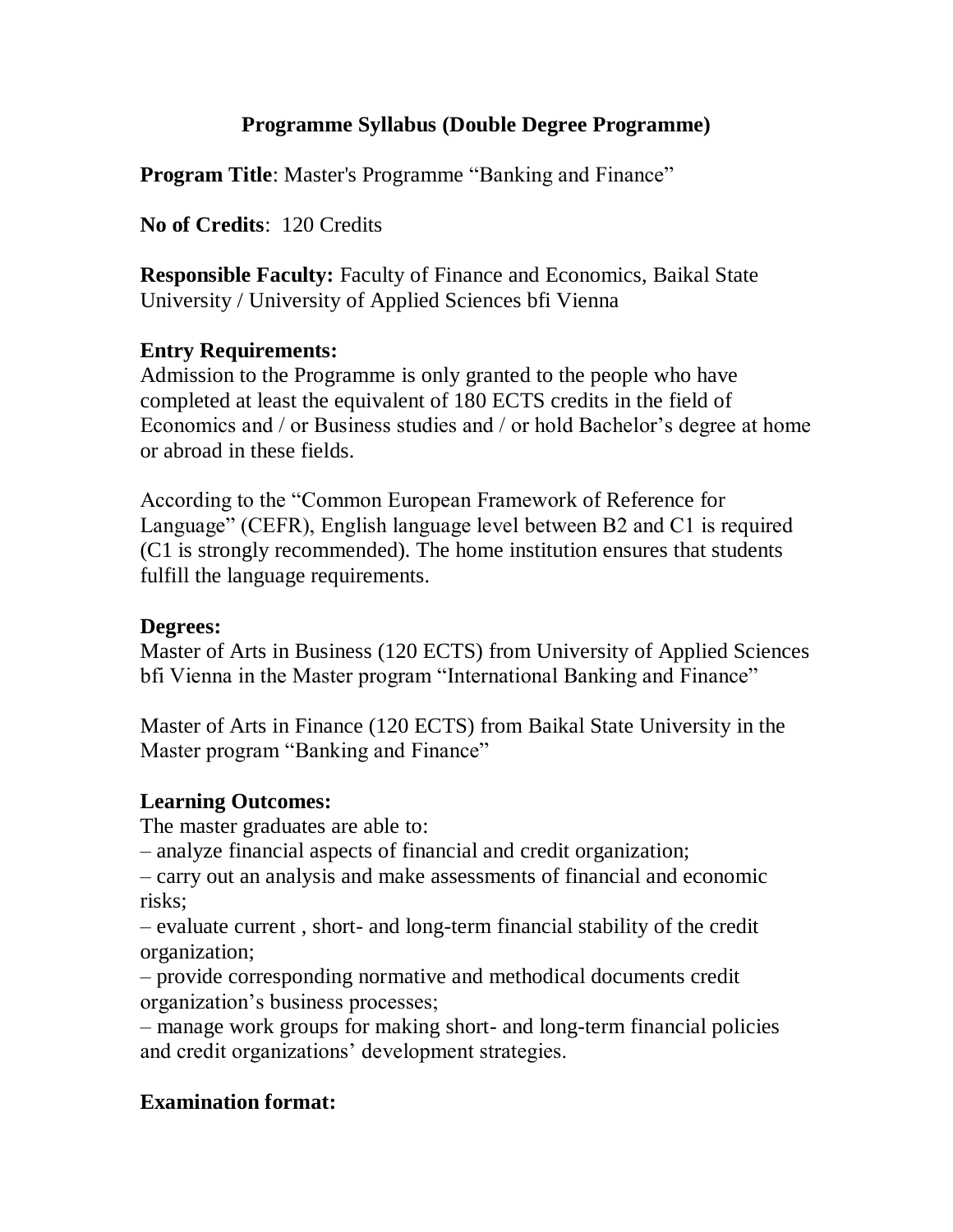Oral answers, written essays, tasks, case-studies, tests, oral and written examinations, course works

#### **Grades.**

For the participants of the double degree program the following scale of academic grade conversion applies:

| University of Applied Sciences bfi Vienna |                                        | <b>Baikal State University</b><br>(Irkutsk) |            |
|-------------------------------------------|----------------------------------------|---------------------------------------------|------------|
| 1                                         | <b>EXCELLENT:</b> Outstanding          | <b>EXCELLENT</b>                            | 100-91%    |
|                                           | performance                            |                                             |            |
| $\overline{2}$                            | GOOD: Generally good, but with         | <b>GOOD</b>                                 | 90-71%     |
|                                           | some errors                            |                                             |            |
| 3                                         | <b>SATISFACTORY: Generally</b>         | <b>SATISFACTOR</b>                          | 70-41%     |
|                                           | sound work with a number of            | Y                                           |            |
|                                           | substantial errors                     |                                             |            |
| $\overline{4}$                            | <b>SUFFICIENT: Performance meets</b>   |                                             |            |
|                                           | the minimum criteria                   |                                             |            |
| Successfull                               | Positive performance, where a strict   | <b>PASSED</b>                               | 100-41%    |
| y completed                               | differentiation is not adequate        |                                             |            |
| 5                                         | UNSATISFACTORY: $<$ 50%                | <b>UNSATISFACT</b>                          | $40 - 0\%$ |
|                                           | Substantial improvement necessary;     | ORY                                         |            |
|                                           | requirement of further work            |                                             |            |
| <b>Not</b>                                | Negative performance, where a          | <b>NOT PASSED</b>                           | $40 - 0\%$ |
| completed                                 | strict differentiation is not adequate |                                             |            |

# **Transfer of Credits**

Master students from BSU should accumulate at least 90 ECTS credits in the master program "Banking and Finance" (semester 1, 2, 4) and get at least 30 ECTS credits under the responsibility of the host institution.

Masters students from UAS bfi Vienna should accumulate at least 90 ECTS credits in the master program "International Banking and Finance" (semester 1, 2, 3) and get at least 30 ECTS under the responsibility of the host institution.

# **Study periods**

The program is for two years and consists of four semesters, each approximately 15 weeks. The program starts only in fall semester and as full-time studies.

# **Parallel and serial courses.**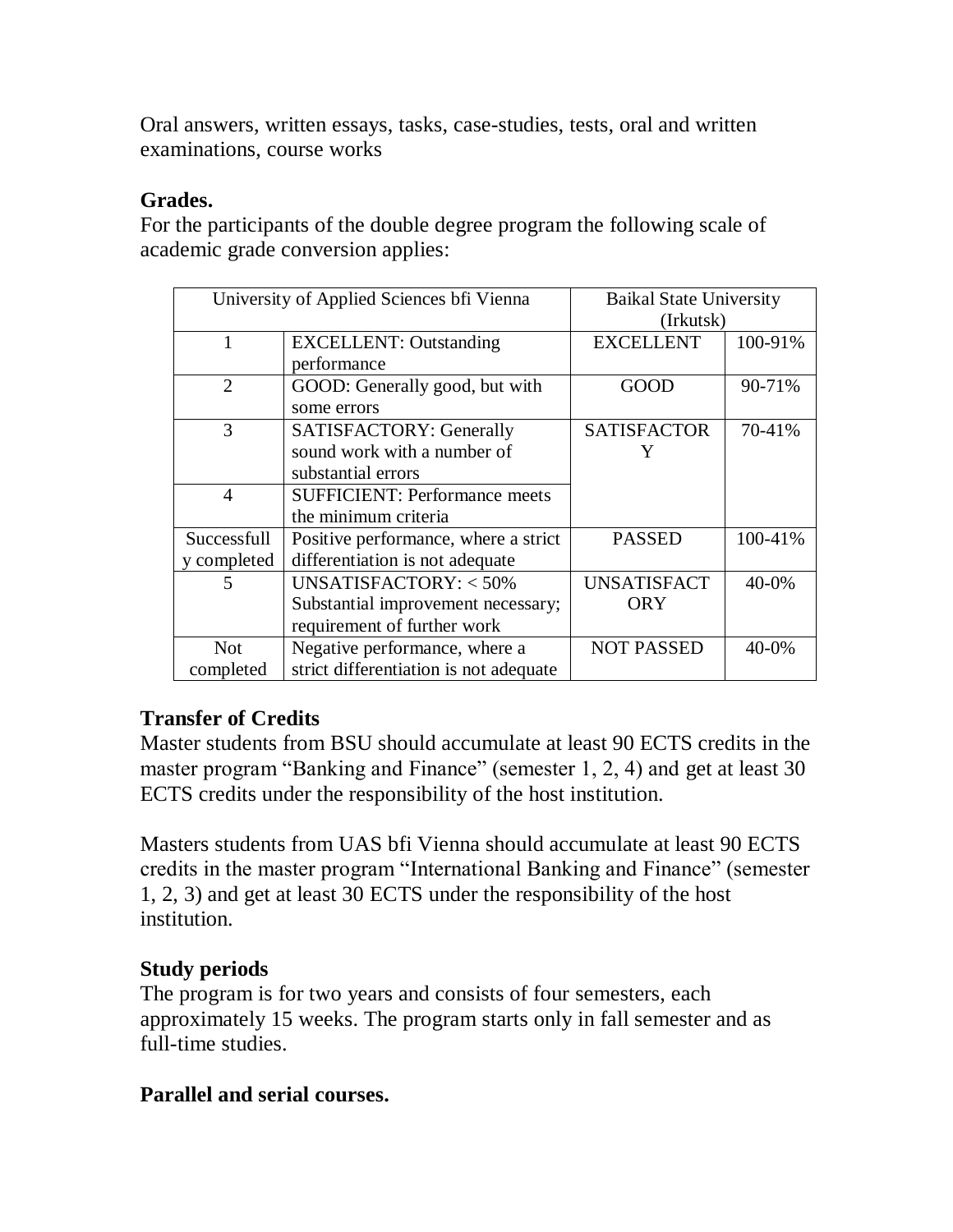All courses are given parallel.

#### **Teaching and learning forms**

Al teaching throughout the program is given in English.

#### **Programme Overview**

The programme overview shows which courses are mandatory and which are optional/elective. Choices of elective / optional courses are made in consultation with the program coordinator. The courses are taken in the order indicated below. The order of the courses may be subjected to change. For information about how the individual courses are structured see respective course syllabus.

| <b>Students from BSU</b>               | <b>Students from UAS</b>                   |  |  |
|----------------------------------------|--------------------------------------------|--|--|
| 1 semester                             |                                            |  |  |
| In BSU                                 | In UAS                                     |  |  |
| Strategic Management (3 ECTS)          | <b>Bank Controlling (4 ECTS)</b>           |  |  |
| <b>Mathematical Methods and Models</b> | <b>Business and Model-Related Issues 1</b> |  |  |
| (3 ECTS)                               | (3 ECTS)                                   |  |  |
| Methodology of Scientific Research     | Common Basis (5 ECTS)                      |  |  |
| (3 ECTS)                               | Compliance (2 ECTS)                        |  |  |
| Theoretical Basis (3ECTS)              | Distribution Management (3 ECTS)           |  |  |
| Business English (2 ECTS)              | Fixed Income (2 ECTS)                      |  |  |
| Leadership (6 ECTS)                    | <b>International Financial Reporting</b>   |  |  |
| Teambuilding (6 ECTS)                  | Standards (2 ECTS)                         |  |  |
| <b>Financial Science and Banking</b>   | Money Market (2 ECTS)                      |  |  |
| Problems (4 ECTS)                      | Product Management (3 ECTS)                |  |  |
|                                        | Sustainability and Ethics in Banking       |  |  |
|                                        | and Finance (3 ECTS)                       |  |  |
|                                        | Teambuilding (1 ECTS)                      |  |  |
| 30 ECTS                                | 30 ECTS                                    |  |  |
| 2 semester                             |                                            |  |  |
| In BSU                                 | In UAS                                     |  |  |
| Money market and Monetary Policy       | Bank Management 1: Strategic (2)           |  |  |
| (6 ECTS)                               | ECTS)                                      |  |  |
| Business English (6 ECTS)              | Bank Management 2: Tactic (2               |  |  |
| <b>International Taxation (4 ECTS)</b> | ECTS)                                      |  |  |
| <b>Bank Management (3 ECTS)</b>        | Business and Model-Related Issues 2        |  |  |

#### **Overview double masters' degree 120 credits:**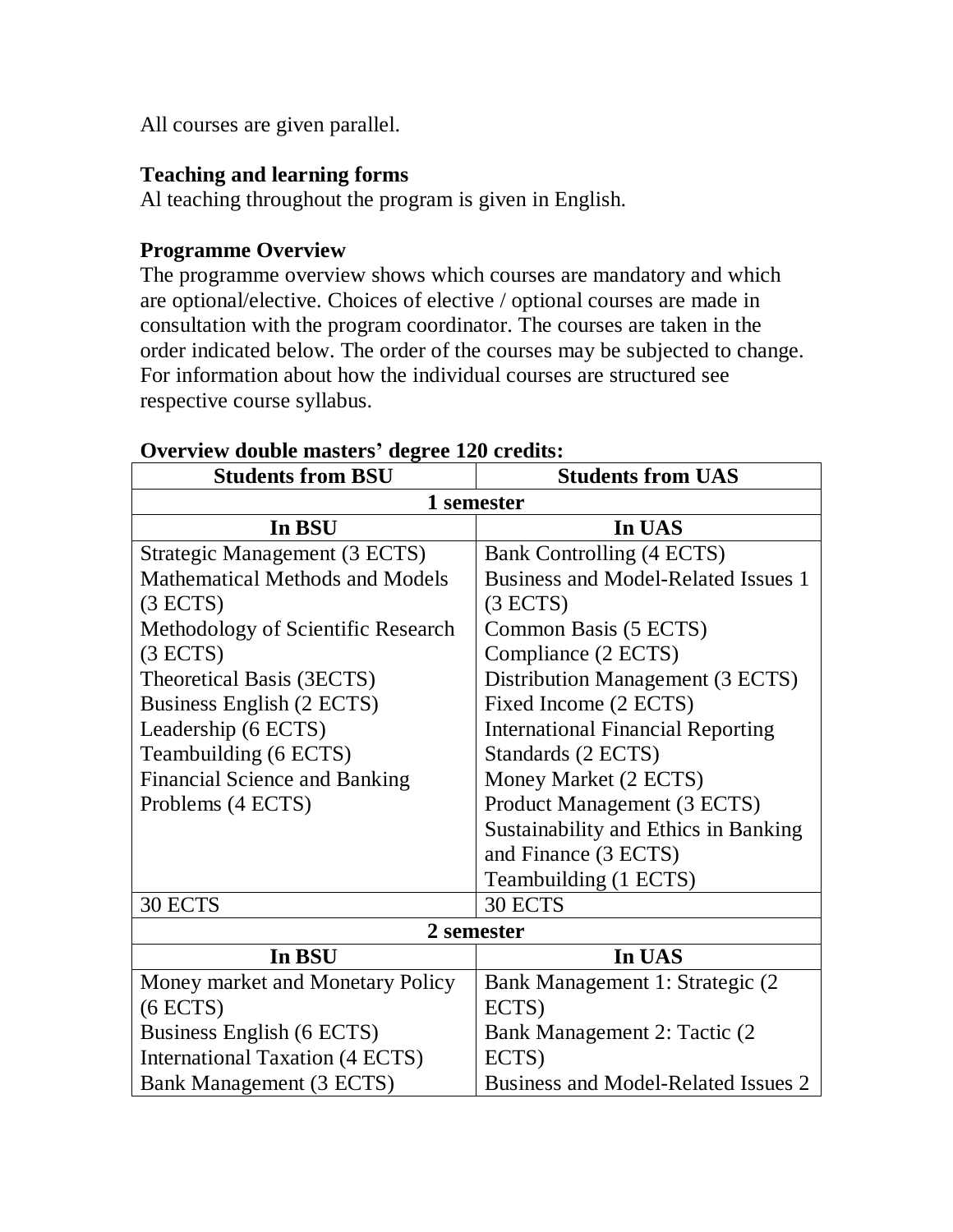| Corporate Finance (4 ECTS)                 | (3 ECTS)                              |  |  |  |
|--------------------------------------------|---------------------------------------|--|--|--|
| Russian Economy (5 ECTS)                   | Change Management (2 ECTS)            |  |  |  |
| <b>Financial Science and Banking</b>       | Credit Risk (3 ECTS)                  |  |  |  |
| Problems (2 ECTS)                          | Economics Tutorial (3 ECTS)           |  |  |  |
|                                            | Intercultural Management (2 ECTS)     |  |  |  |
|                                            | Liquidity Management (3 ECTS)         |  |  |  |
|                                            | Market Risk (3 ECTS)                  |  |  |  |
|                                            | Master Thesis Tutorial (3 ECTS)       |  |  |  |
|                                            | <b>Operational Risk (2 ECTS)</b>      |  |  |  |
|                                            | Personnel Leadership (2 ECTS)         |  |  |  |
| 30 ECTS                                    | 30 ECTS                               |  |  |  |
| 3 semester                                 |                                       |  |  |  |
| In UAS                                     | In UAS                                |  |  |  |
| Bank Controlling (4 ECTS)                  | <b>Bank Management: Processes (4)</b> |  |  |  |
| <b>Business and Model-Related Issues 1</b> | ECTS)                                 |  |  |  |
| (3 ECTS)                                   | Banking Business Game (2 ECTS)        |  |  |  |
| Common Basis (5 ECTS)                      | Collaboration and Future of           |  |  |  |
| Compliance (2 ECTS)                        | (Knowledge) Work (3 ECTS)             |  |  |  |
| Distribution Management (3 ECTS)           | Final Examination (6 ECTS)            |  |  |  |
| Fixed Income (2 ECTS)                      | Master Thesis Tutorial (15 ECTS)      |  |  |  |
| <b>International Financial Reporting</b>   |                                       |  |  |  |
| Standards (2 ECTS)                         |                                       |  |  |  |
| Money Market (2 ECTS)                      |                                       |  |  |  |
| Product Management (3 ECTS)                |                                       |  |  |  |
| Sustainability and Ethics in Banking       |                                       |  |  |  |
| and Finance (3 ECTS)                       |                                       |  |  |  |
| Teambuilding (1 ECTS)                      |                                       |  |  |  |
| 30 ECTS                                    | 30 ECTS                               |  |  |  |
|                                            | 4 semester                            |  |  |  |
| In BSU                                     | In BSU                                |  |  |  |
| Traineeship (12 ECTS)                      | Money market and Monetary Policy      |  |  |  |
| Master Thesis Tutorial (9 ECTS)            | (6 ECTS)                              |  |  |  |
| Final Examination (3 ECTS)                 | International Taxation (4 ECTS)       |  |  |  |
| Master Thesis Defence (6 ECTS)             | Corporate Finance (4 ECTS)            |  |  |  |
|                                            | Russian Economy (5 ECTS)              |  |  |  |
|                                            | <b>Financial Science and Banking</b>  |  |  |  |
|                                            | Problems (2 ECTS)                     |  |  |  |
|                                            | Master Thesis Defense (6 ECTS)        |  |  |  |
|                                            | Final Examination (3 ECTS)            |  |  |  |